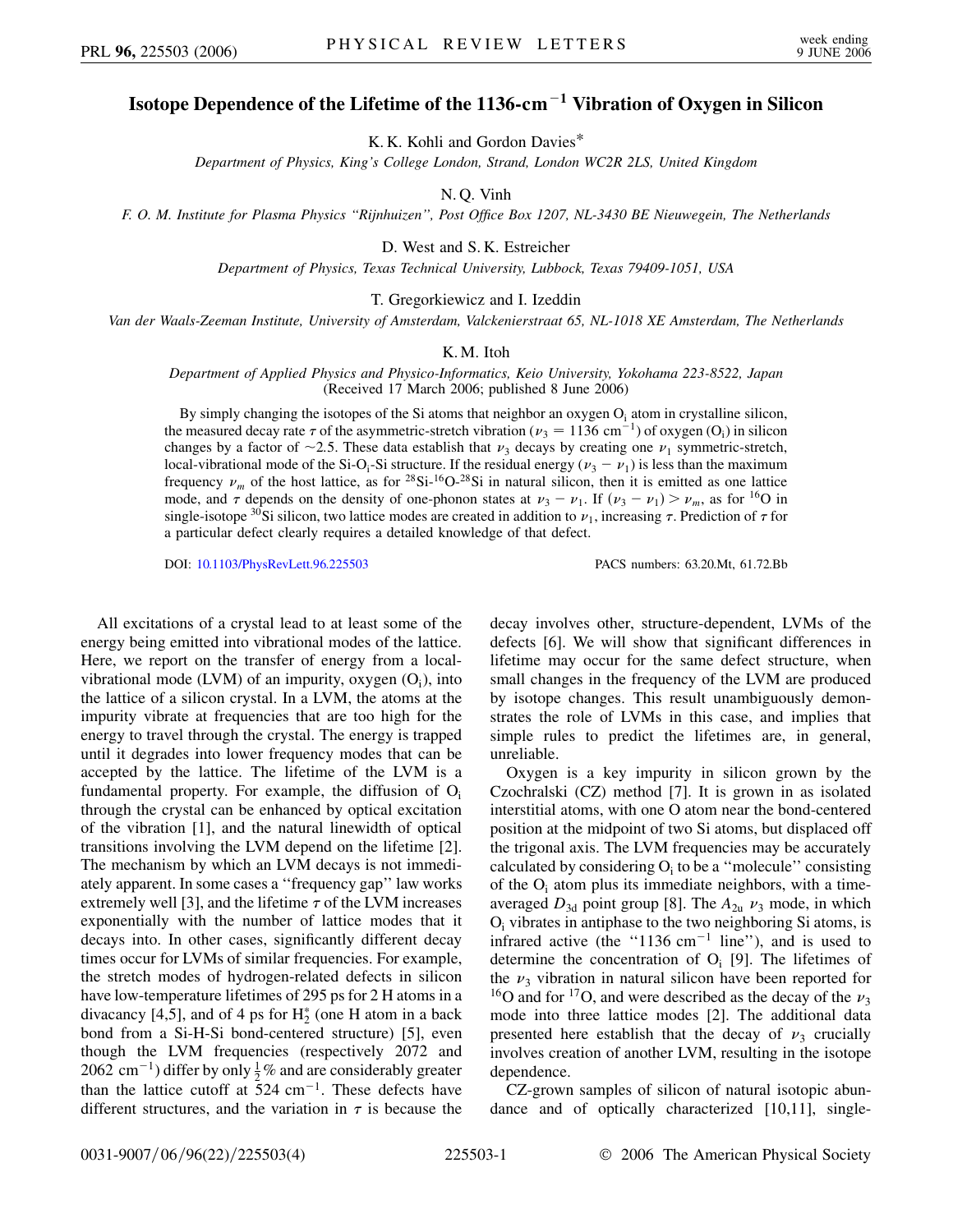isotope 30Si (mean mass number 29.98) have been used. They contained  $9 \times 10^{17}$  cm<sup>-3</sup> <sup>16</sup>O oxygen. Decay-time measurements have been made by the transient-bleaching method [12], using 5 ps pulses of radiation from a freeelectron laser. The decay times of the bleaching were invariant over 15 dB of attenuation in the pulse beam's intensity. In this limit the decay time accurately measures the time for the population in the ground state to recover. Measurement temperatures between 5 and 100 K were obtained by using a helium flow cryostat.

The decay times measured at 10 K are listed in Table I. Our value of 11 ps for  $28\text{Si}$ -16O- $28\text{Si}$  agrees with that of Sun *et al.* [2]. They also reported a decay time of 4 ps for  $28\text{Si-}^{17}\text{O-}^{28}\text{Si}$ . They noted that the lifetimes are qualitatively consistent with the  $\nu_3$  mode decaying into three lattice modes since the density of three-phonon states is 1.3 times larger for  $\nu_3$  of <sup>17</sup>O than for <sup>16</sup>O. However, we report that the measured decay time in natural silicon of  $\nu_3$ for <sup>29</sup>Si-<sup>16</sup>O-<sup>28</sup>Si is 19 ps, and for <sup>30</sup>Si-<sup>16</sup>O-<sup>28</sup>Si is 27 ps. The increased decay time, by 50%, occurs despite the  $\nu_3$ vibration moving to a *higher* density of three-phonon lattice states. In single-isotope <sup>30</sup>Si,  $v_3 = 1129$  cm<sup>-1</sup>, placing it at almost the same level on its three-phonon density of states curve as the  $1136 \text{ cm}^{-1}$  vibration in natural silicon, but the decay time is 2.5 times longer.

The sensitivity of the lifetime to the isotopic composition of the nearest neighbors is readily explained if the decay occurs through the creation of one quantum of the  $\nu_1$ LVM plus one or two lattice phonons of total frequency  $\nu_3 - \nu_1$ . The frequencies of the relevant modes for the different isotopes are listed in Table I. In the  $\nu_1$  mode, an  $A_{1g}$  mode in the  $D_{3d}$  point group, the two Si neighbors to O vibrate in antiphase along the trigonal axis, and the O atom is static (strictly, for Si atoms of equal mass). This LVM is therefore independent of the isotope of O. It is infrared inactive, but appears in combination modes [8,13], giving the frequency for <sup>28</sup>Si-O-<sup>28</sup>Si as  $\nu_1 \sim 612 \text{ cm}^{-1}$  [14]. Figure 1 shows the density of lattice phonons [16], with the frequencies scaled by a factor of 1.02 to modify to low temperature, and, for  $30Si$ , also scaled to allow for the heavier atoms. (The isotope dependence of the volume has insignificant effects [17].) The vertical lines show  $\Delta \nu = \nu_3 - \nu_1$  for the different isotope combinations, labeled by the measured decay times given in Table I. When  $\Delta \nu$  falls *outside* the one-phonon spectrum, as for  $30$ Si- $16$ O- $28$ Si and single-isotope  $30$ Si, the measured decay time  $\tau_m$  increases to 27 ps, Fig. 1 and Table I. Then,  $\Delta \nu$ falls in similar values of the two-phonon density of states, Fig. 1, and also of the three-phonon density of states (not shown). The decay could then occur through emission of one  $\nu_1$  LVM plus 2 or 3 lattice phonons, and the frequency gap law will favor the LVM-plus-two-phonon process. When  $\Delta v$  is *inside* the one-phonon spectrum,  $\tau_m$  decreases with increasing density of states, as expected. This rule also applies (broken line in Fig. 1) for <sup>28</sup>Si-<sup>18</sup>O-<sup>28</sup>Si, where  $\nu_3 = 1085 \text{ cm}^{-1}, \ \Delta \nu = 473 \text{ cm}^{-1}, \ \text{and taking} \ \tau_m \sim$ 11 ps from its reported linewidth [13]. Inspection of the data shows no such clear correlation of  $\tau_m$  with the isotope data if the transverse mode is used instead of  $\nu_1$ .

A decay may involve more than one independent decay channel, in which case the measured decay time  $\tau_m$  is related to the component decay times  $\tau_i$  by  $1/\tau_m =$  $\sum_{i} 1/\tau_i$ . All the  $\Delta \nu$  values lie at similar values of the two-phonon density of states, Fig. 1, and so the decay of  $\nu_3$  into one  $\nu_1$  plus two lattice modes will have similar decay times. We suggest that this channel has a decay

TABLE I. Vibrations of  $O_i$  in silicon, and the isotope dependence of  $\nu_1$  and  $\nu_3$ . The second column lists the local isotopic structure, for example, as 28-17-28 for <sup>28</sup>Si-<sup>17</sup>O-<sup>28</sup>Si. The data for <sup>30</sup>Si-<sup>16</sup>O-<sup>30</sup>Si are for single isotope <sup>30</sup>Si. The measured (10 K) and calculated (present work) frequencies of the vibrations are listed in the third and fourth columns. The differences  $\nu_3 - \nu_1$  are in the fifth column. The measured decay times at low temperature are in the sixth column, and values in square brackets give the decay time of the process involving  $v_1$  plus one lattice phonon, using a competing three-phonon decay time of 27 ps. The seventh column lists the calculated (present work) decay time. References cite the frequency  $\nu$  or decay time  $\tau$ .

| Label      | Species    | Frequency $(cm^{-1})$ |        | $\nu_3 - \nu_1$ cm <sup>-1</sup> | Lifetime (ps)   |        | Reference          |
|------------|------------|-----------------------|--------|----------------------------------|-----------------|--------|--------------------|
|            |            | Exp.                  | Theory |                                  | Exp.            | Theory |                    |
| $\nu_2$    | $28-16-28$ | 29.3                  |        |                                  |                 |        | $\nu$ : [8]        |
| Transverse | $28-16-28$ | 517.8                 |        |                                  |                 |        | $\nu$ : [13]       |
| $\nu_1$    | $28-16-28$ | 612                   | 641    |                                  |                 |        | $\nu$ : [14]       |
| $\nu_3$    | $28-16-28$ | 1136.4                | 1187   | 524                              | $11$ [19]       | 10     | $\tau$ : [2]       |
| $\nu_1$    | $28-17-28$ | 612                   | 641    |                                  |                 |        |                    |
| $\nu_3$    | 28-17-28   | 1109.5                | 1158   | 497                              | 4[4.7]          | 7      | $\tau$ : [2]       |
| $\nu_1$    | 29-16-28   | 608                   |        |                                  |                 |        | $\nu$ : [14]       |
| $\nu_3$    | 29-16-28   | 1134.4                | 1185   | 526                              | 19 [64]         | 15     | $\tau$ : this work |
| $\nu_1$    | $30-16-28$ | 602                   | 630    |                                  |                 |        | $\nu$ : [14]       |
| $\nu_3$    | $30-16-28$ | 1132.7                | 1183   | 530                              | 27 [ $\infty$ ] | 22     | $\tau$ : this work |
| $\nu_1$    | $30-16-30$ | 594                   |        |                                  |                 |        | $\nu$ : [15]       |
| $\nu_3$    | $30-16-30$ | 1129.1                |        | 535                              | 27 [ $\infty$ ] |        | $\tau$ : this work |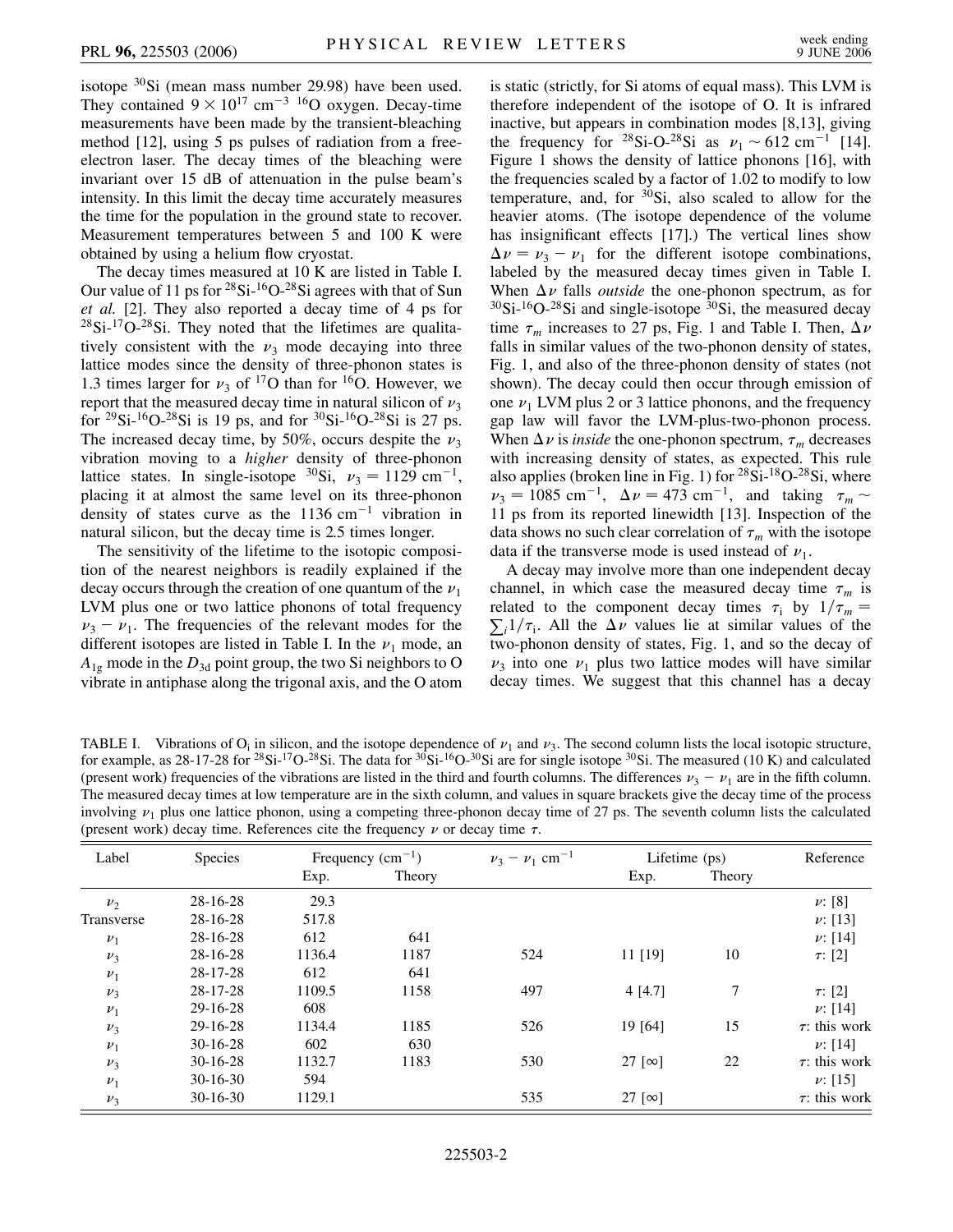

FIG. 1. The solid curves shows the one-phonon density of states, and the dotted lines the two-phonon densities, for natural silicon (upper panel) and for single-isotope  $30Si$  (lower panel). The vertical lines show the differences  $\Delta \nu = \nu_3 - \nu_1$  for the isotope combinations, identified by the decay times shown in Table I. The broken line is for <sup>28</sup>Si-<sup>18</sup>O-<sup>28</sup>Si,  $\tau_m = 11$  ps,  $\Delta \nu =$ 473 cm $^{-1}$ ; see text.

lifetime of  $\sim$ 27 ps, as observed for <sup>30</sup>Si-<sup>16</sup>O-<sup>28</sup>Si and in single-isotope  $30\text{Si}$ . Consequently, the decay time  $\tau_{\nu}$  of the channel involving one  $\nu_1$  mode plus one lattice mode is  $\tau_{\nu} = (1/\tau_m - 1/27)^{-1}$ , where the times are in picoseconds. This correction changes  $\tau_m = 11$  ps into  $\tau_{\nu} =$ 19 ps, and the other values listed in parentheses in Table I and on Fig. 1. These corrected values look very plausible compared to the one-phonon density of states.

To verify the model and identify the nature of the receiving modes, we performed first-principles calculations. Our results are based on the SIESTA [18,19] implementation of molecular-dynamics (MD) simulations in 64 host-atom periodic supercells. Accurate vibrational lifetimes for various H-related LVMs in Si have been obtained with supercells of this size [6]. Norm-conserving pseudopotentials in the Kleinman-Bylander form [20] are used to remove the core regions from the calculations. The valence regions are treated self-consistently within local densityfunctional theory with the exchange-correlation potential of Ceperley-Alder [21] parametrized by Perdew-Zunger [22]. The basis sets for the valence states (double-zeta in the present work) are linear combinations of numerical atomic orbitals of the Sankey type [23,24]. The charge density is projected on a real-space grid with equivalent cutoffs of 150 Ry to calculate the exchange-correlation and Hartree potentials.

The calculated LVMs are given in Table I. The eigenvectors of the dynamical matrices are used to prepare the supercell in thermal equilibrium at the desired temperature and set the initial excitation of the LVM  $\nu_3$  with initial kinetic energy  $\frac{3}{2}\hbar\omega$ , as described in Ref. [6]. In order to calculate the lifetime at the temperature *T*, several MD calculations are performed for each isotope combination:

five for the shorter-lived LVMs  $(^{28}Si^{-17}O^{-28}Si$  and  $^{28}Si-^{16}O-^{28}Si$  and three for the longer-lived ones  $(^{29}Si-^{16}O-^{28}Si$  and  $^{30}Si-^{16}O-^{28}Si$ ). For each isotope, the energy in the  $\nu_3$  mode, averaged over the different runs at  $T = 200$  K, is fit to an exponential. The resulting calculated lifetimes, column 7 of Table I, are close to the measured values and change correctly with isotope.

Figure 2 shows a single example of the decay of the  $\nu_3$ mode of  $28Si-16O-28Si$  in order to illustrate the decay process. As  $\nu_3$  decays, the energies increase in the  $\nu_1$ mode and in an optic mode at  $524 \text{ cm}^{-1}$ . In all our simulations,  $\nu_1$  is a receiving mode for all the isotope combinations. The longer decays involve  $\nu_1$  and more than one lattice mode. Since the receiving lattice modes themselves have very short lifetimes, they decay while still absorbing energy from the LVM, and so are difficult to identify when plotting the energies of all the modes in the supercell.

Figure 3 reports the temperature dependence of the decay rate of  $\nu_3$ , using single-isotope <sup>30</sup>Si to avoid complications from detecting different combinations of isotopes. It is usually possible to identify the phonons involved in the decay process by measuring the *T* dependence of the decay rate. A simple fit to the data is obtained by noting that transient-bleaching measurements give the relaxation time of the *ground* state of the optical transition, and that the low-energy  $\nu_2$  mode is usually in thermal equilibrium with the ground state. The higher levels of the  $\nu_2$  vibration, which are rapidly occupied as *T* increases, approximate to two-dimensional harmonic vibrations [25] of quantum  $\hbar \omega = 49$  cm<sup>-1</sup>, independent of the Si mass [13]. The pump pulse partially empties the ground state, destroying the thermal equilibrium. We assume that repopulation of the ground state from the  $\nu_2$  manifold occurs at a rate that is proportional to the fraction of unoccupied



FIG. 2 (color online). Calculated energies of the three most active modes in the decay of  $\nu_3$ , labeled (a). The curves labeled (b) and (c) are  $\nu_1$  and an optic phonon at 524 cm<sup>-1</sup>, respectively. The 10 ps lifetime shown is the average of five MD runs (see text).